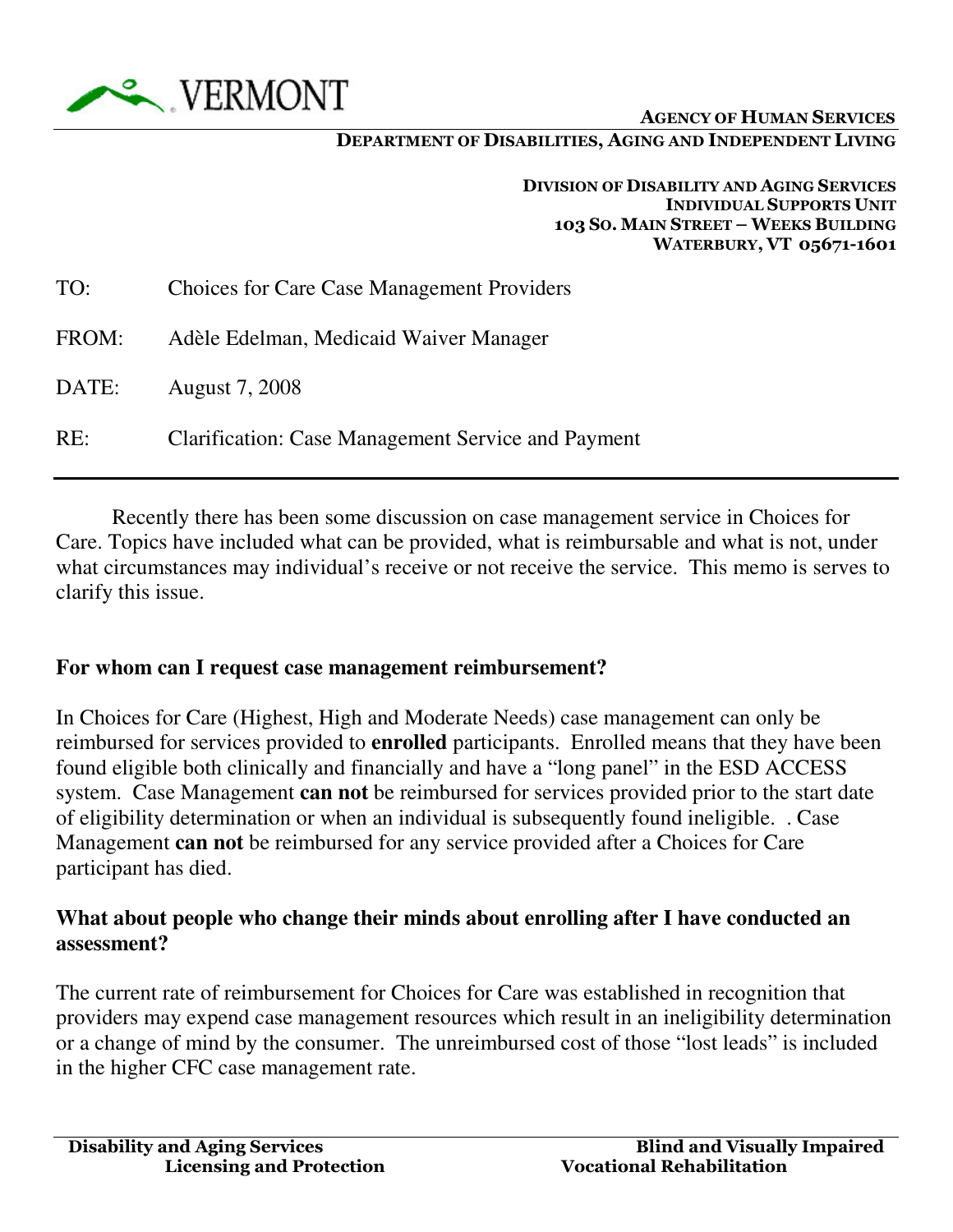### **What are the specific activities that I can be reimbursed for?**

Reimbursable case management activities are:

 Assessment: A comprehensive review of the individual, including social, medical, functional and environmental needs.

 Care Planning: A formal process of identifying needs resultant of the assessment process and the development of a plan to meet those needs and the services to be delivered.

 Service Coordination: Activities conducted through which services are obtained for individuals, including coordination with multiple providers and resources.

 Information and Referral: Providing information to the individual of viable options and referral sources to meet identified needs.

 Monitoring: Activities conducted in ongoing review of the individual's needs and service use.

 Consumer & Surrogate Employer Certification: Process of assessing and reassessing an employer's certification for the consumer/surrogate directed option.

 Documentation: Time spent completing all required CFC forms, applications for other services or public benefits as needed and the documentation of ongoing case management activities.

 Travel: Time spent traveling to conduct face- to – face visits in the participant's home or other location and care-planning meetings related to service coordination for the individual.

Case Management reimbursable services **do not** include shopping for items for the individual.

# **What if a current participant goes into the nursing home or hospital, can I continue to provide case management services?**

When an individual goes into a nursing home or hospital case management activities may be provided under certain conditions for a period of up to 180 days after admission and/or preceding discharge from the facility. **However,** the case management activities must relate to the active facilitation of assisting the individual to return to the community. Documentation in case notes must substantiate these activities.